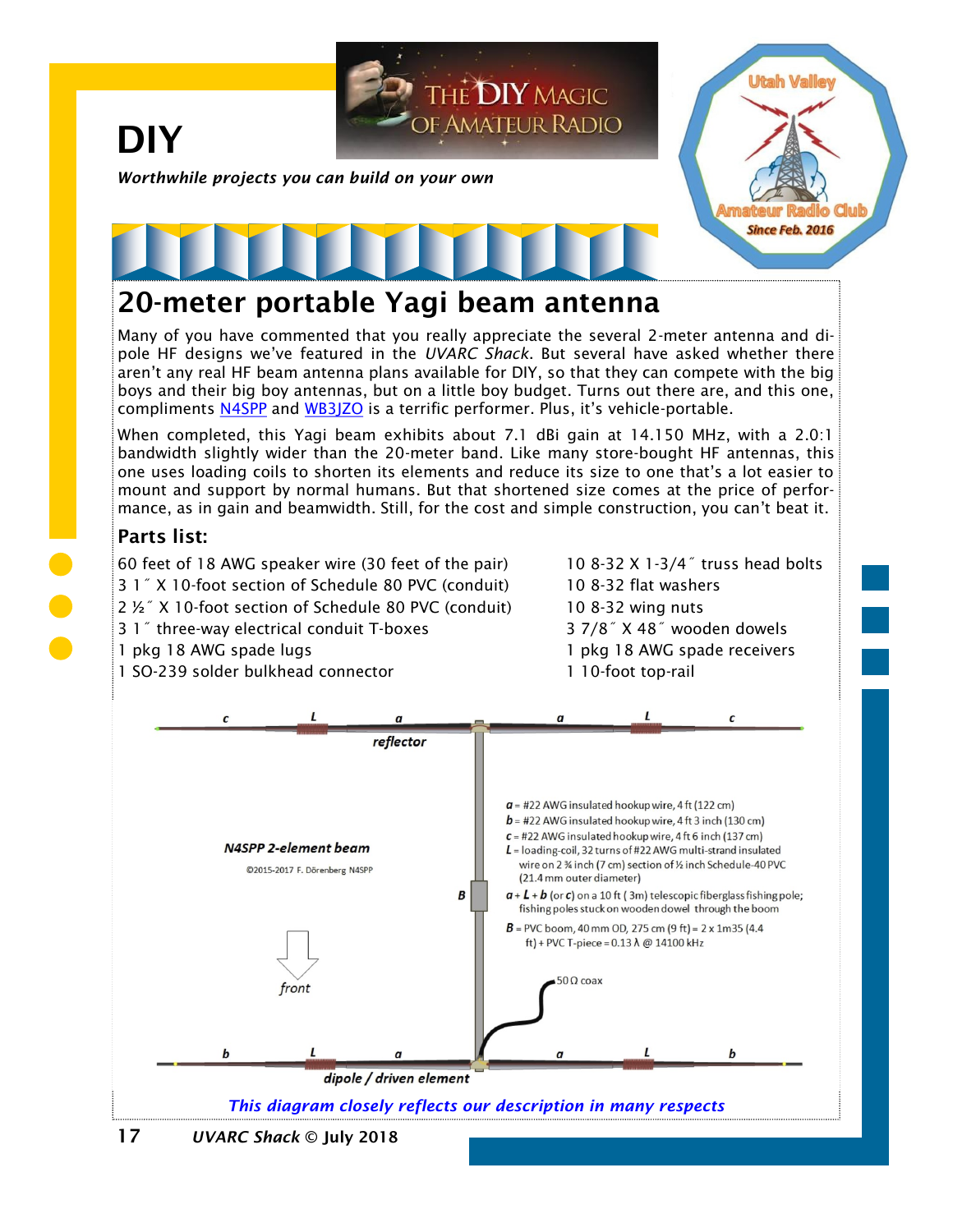## DIY, continued *20-meter portable Yagi beam antenna*

The design I'm going to describe, which requires the parts in the list on the previous page, is for a non-telescopic set of elements. This keeps our construction simple and inexpensive, yet allows the entire setup to be broken down into 5-foot-long sections for vehicle portability. I'm also using 18 AWG wire for convenience, instead of the recommended 22 AWG, which changes things a bit from the diagram.

## Let's get started

The speaker wire is normally sold as a pair of wires wound on a spool, so before you begin using it, separate the entire 30-foot length into 60 feet of single wires. Typically one wire will be coppercolored and the other silver-colored, but it doesn't make any difference which you use where.

Cut four inside legs from 52-½˝ inches of 1˝ PVC. Wind 26 turns of the wire in a tight coil starting  $2<sup>7</sup>$  from one end of the inside leg, leaving 3˝ of wire, so that 1˝ of the wire extends past the end of the *Spade lug and receiver* PVC. Run the wire from the coil to the other end of the PVC, so that



**Utah Valle** 

**Since Feb. 2016** 

the wire extends 5-½˝ past the other end. Install spade receivers onto three of the non-coil (boom) wire ends, and a spade lug onto the fourth boom (reflector) wire end. Install spade lugs (males) on the coil end of all four wires. Secure all the coils and wires to the 1˝ PVC.

Cut two reflector legs of 54 inches of  $\frac{1}{2}$  PVC and two driven legs of 51 inches of ½˝ PVC. Attach speaker wire to all four reflector and driven legs such that the wire terminates at the end of the ½˝ PVC on the outside end and extends an inch past the end of the ½˝ PVC on the inside end. Terminate all four inside wires with spade receivers (females).

Cut two 51-½˝ lengths of 1˝ PVC for the boom. At one end of one of the two boom pieces attach an SO-239 bulkhead solder connector. One thing I did was attach an angle bracket to the

boom with wood screws, about an inch from where





*Coil detail*



*SO-239 bulkhead detail*

the T-box will go, then bolt the bulkhead to the bracket. Attach an 8-inch speaker wire to each of the conductors of the bulkhead connector, and terminate the other end with a spade lug. Because of the soft Teflon dielectric of the bulkhead connector, another thing I do is install a PL-259 connector to it prior to soldering, in case you heat the center conductor just a bit too much. That'll keep the center pin centered as it should be.